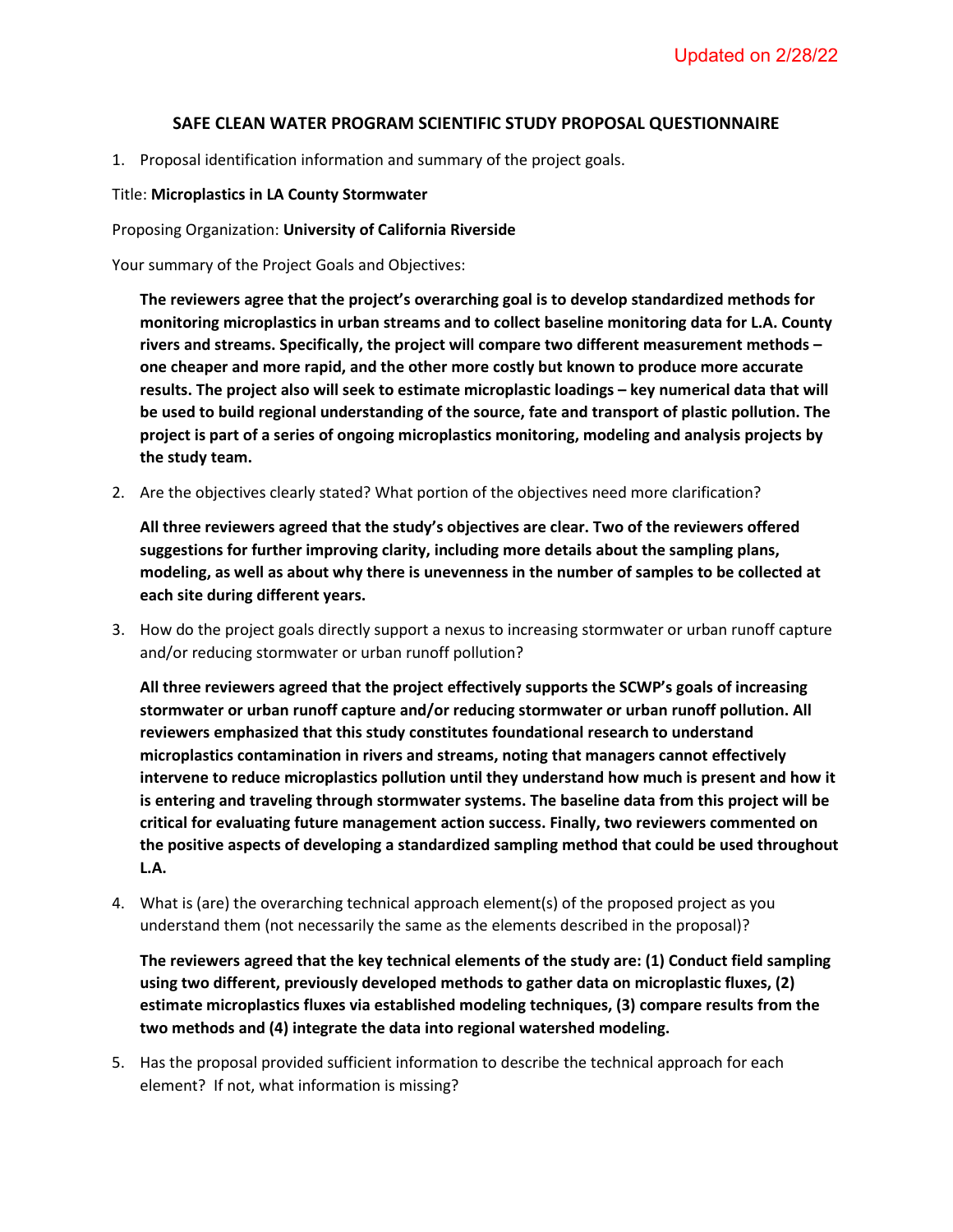**All three reviewers agreed that, on the whole, sufficient information was provided describing the study's technical approaches. However, all three reviewers cited things they would have preferred to see more information on. Two reviewers expressed a preference for more details on how the flux modeling portions will be done. Although the third reviewer explicitly stated that the modeling work is "well-described". The third reviewer, asked for an explanation of how the proposal's authors decided to use a specific analytical technique for identifying tire wear particles.**

6. Is the technical approach sound? If not, what do you recommend should be done to improve the technical approach of the proposed project?

**All three reviewers agreed that the technical approach for the sampling methods portion of the study is sound. The reviewers disagreed on whether the modeling portion of the study is sound: Two expressed confidence that the modeling portion is technically sound, while the third said it was difficult to make this determination because of a lack of detail.**

7. How achievable are the study's stated technical objectives, especially within the proposed timeframe and budget?

**All three reviewers expressed general optimism that the study's objectives are achievable within the proposed timeframe and budget, although two of them caveated their assessments by saying they would have preferred to see a breakdown of costs by task to have more confidence that the budget will be appropriate.**

8. What are the greatest technical risks that you foresee the proposing agency facing when implementing the project?

**All three reviewers identified technical risks, but they said that none of these risks would be insurmountable or would be likely to derail the project. One reviewer said that an unavoidable risk is the prospect of insufficient rain events during the planned sampling period. A second reviewer noted the logistical difficulty of having a sampling team ready to deploy within minutes of a "first-flush" rain event. And the third reviewer said identification and analysis of microplastics in a laboratory can often take more time than is allocated, especially in stormwater where there are likely to be a lot of [microplastic and non-microplastic] particles.**

9. Please describe the linkages between the project's technical objectives and the types of decisions that stormwater managers will make based on the project's outcome(s)? Will the technical achievements provide stormwater managers useful linkages that extend beyond this study?

**All three reviewers agree that the study has direct and important links to stormwater management. One reviewer characterized the information that will be provided by the study as "extremely useful." Two reviewers stated that the monitoring will help to establish estimates of microplastic loads providing information about the magnitude of stormwater loads relative to other pathways, establish baseline loads against which future loads assessment may be compared, and help establish grounds for potential concern. All three reviewers also agreed that the vetting of the two candidate monitoring methods is likely to pave the way for establishment of routine microplastics monitoring initiatives for the region's rivers and streams.** 

10. Please provide any additional technical perspectives you would like to share.